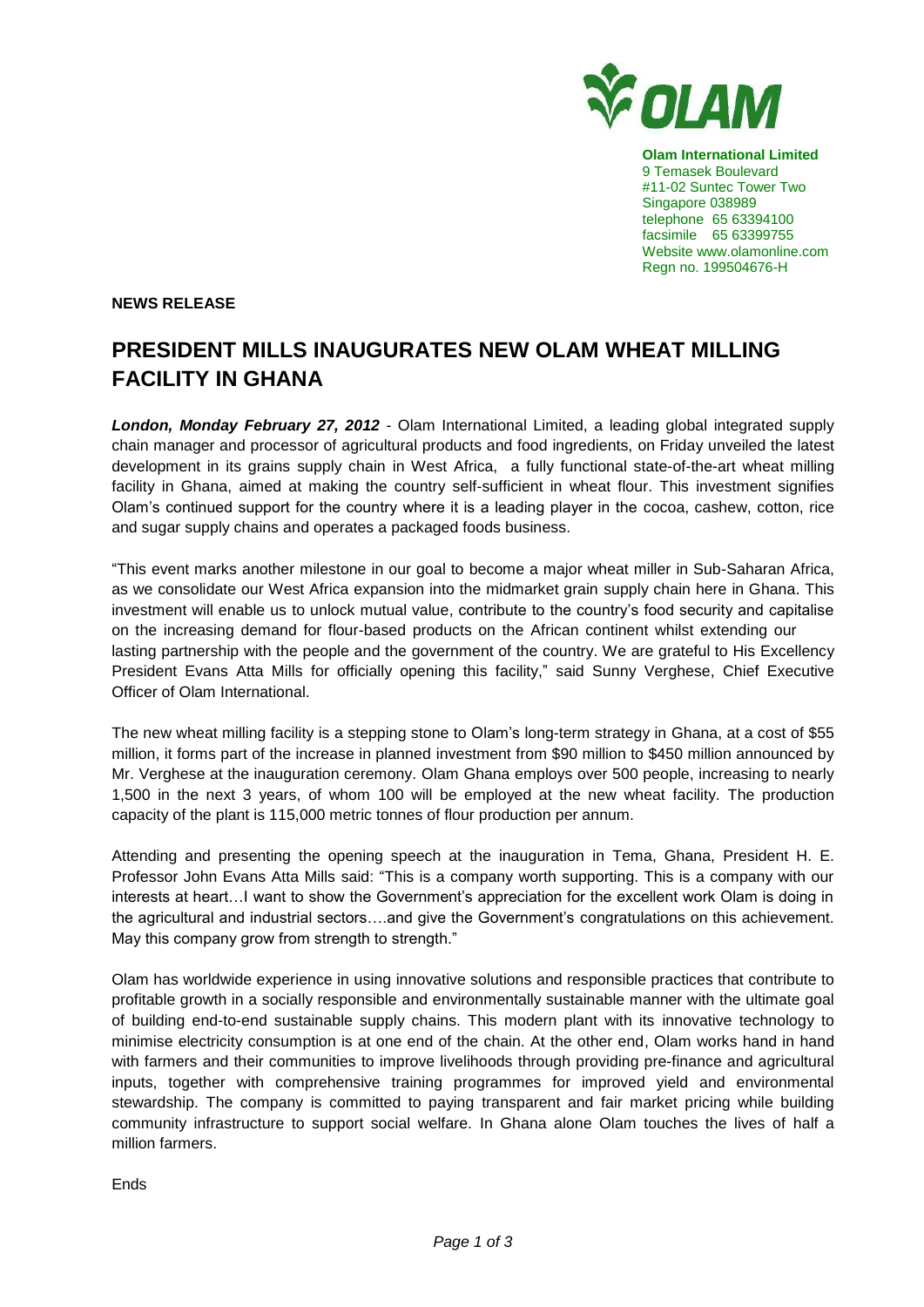

#### **About Olam Ghana**

Olam Ghana is a wholly owned subsidiary of Olam International. Established in 1994, Olam Ghana's operations have since grown, making it one of the leading agro-commodity companies in Ghana today. Along with the distinction of being among the largest private Licensed Buying Companies (LBC) in Ghana's Cocoa sector, it is also one of the country's leading cashew exporters and one of its largest importers of rice and sugar. In addition Olam manufactures and distributes Packaged Foods.

Olam Ghana employs approximately 500 permanent staff across its head office in Accra and regional offices in Tema, Kumasi, Takoradi, Tamale, Sampa, Tumu and Wa. Ghana is also home to some of its other regional and African offices. Through this network, the company manages an integrated supply chain that creates value and manages risk for customers from origination and processing, to logistics, marketing and distribution.

### **About Olam Grains**

Olam International started as a grains originator, marketer and processor in 2008. Today, it focuses mainly on wheat but is slowly building up its grains portfolio including other grain products such as maize, barley, sorghum, rye, flaxseed, chickpeas and soybean meal. Olam Grains' growth strategy has been to develop supply chain competencies in relatively new origins and niche destination markets.

### **About Olam International Limited**

Olam International is a leading global integrated supply chain manager and processor of agricultural products and food ingredients, sourcing 20 products with a direct presence in 65 countries and supplying them to over 11,600 customers. With direct sourcing and processing in most major producing countries for its various products, Olam has built a global leadership position in many of its businesses, including cocoa, coffee, cashew, sesame, rice, cotton and wood products. Headquartered in Singapore and listed on the SGX-ST on February 11, 2005, Olam currently ranks among the top 40 largest listed companies in Singapore in terms of market capitalisation and is a component stock in the Straits Times Index (STI), MSCI Singapore Free, S&P Agribusiness Index and the DAXglobal Agribusiness Index. Olam is the only Singapore firm to be named in the 2009 and 2010 Forbes Asia Fabulous 50, an annual list of 50 big-cap and most profitable firms in the region. It is also the first and only Singapore company to be named in the 2009 lists for the Global Top Companies for Leaders and the Top Companies for Leaders in the Asia Pacific region by Hewitt Associates, the RBL Group and Fortune. More information on Olam can be found at [www.olamonline.com](http://www.olamonline.com/)

## **Olam International Corporate Responsibility & Sustainability (CR&S)**

Olam International's sustainability initiatives are closely aligned with the core business and aim to make a meaningful impact on the countries and communities in which the company operates. Olam has 110 CRS programmes across 30 countries which impact the lives of 1.5 million farmers through income generation, food security, local infrastructure development, health awareness and primary education programmes.

In May 2011 Olam launched the Livelihood Charter - a framework to improve the economic, social and environmental welfare of small-scale farmers and their communities, based on a set of 8 Principles, one of which takes into account the Environmental Impact of farming activities.

For further information on Olam's CR&S activities, visit: [www.olamonline.com/sustainability](http://www.olamonline.com/sustainability)